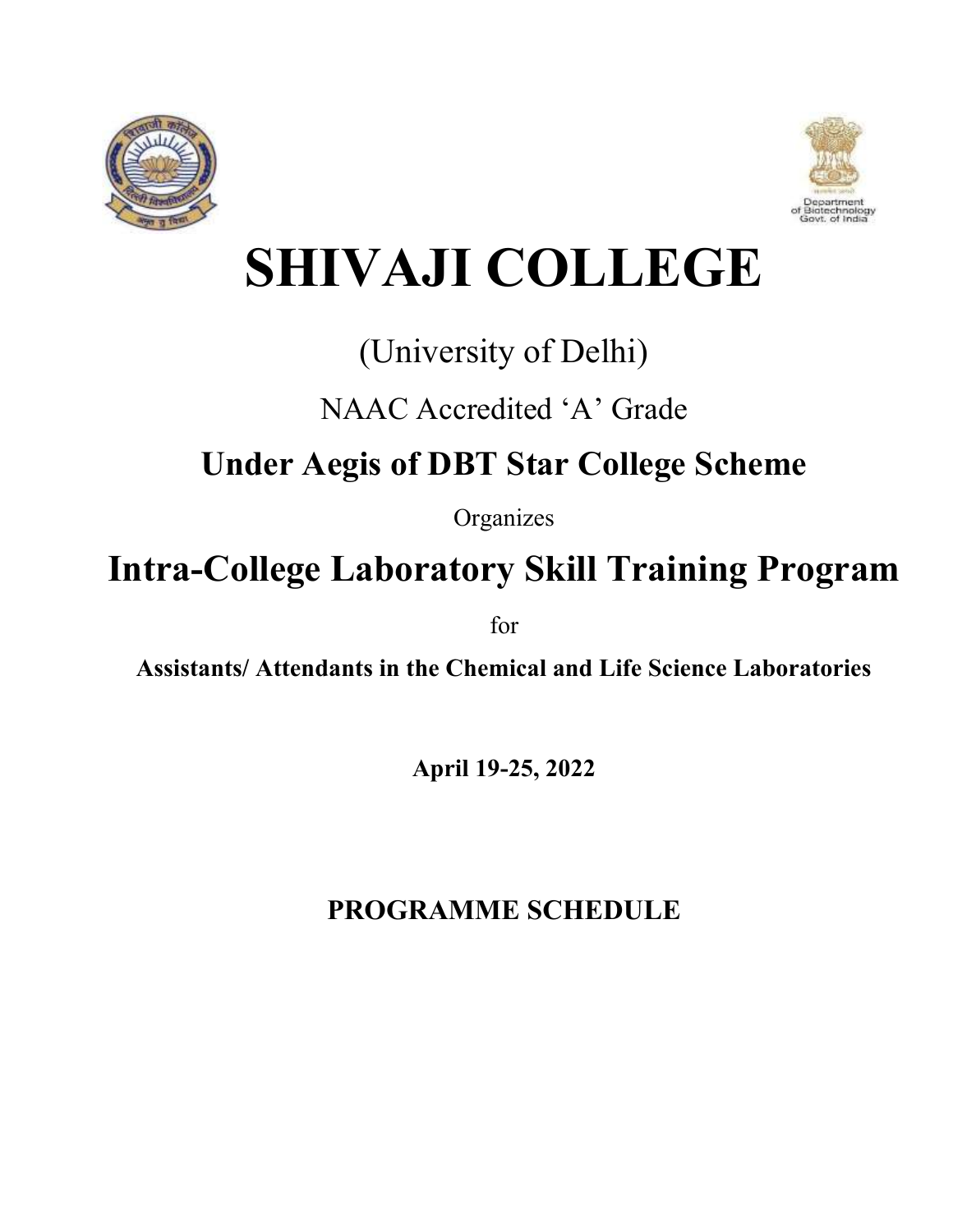### *Organizing Committee*

**Patron**: Prof. Shiv Kumar Sahdev, Principal (Officiating)

**DBT SCS Coordinator**: Prof. Darshan Malik

| <b>Departments</b> | <b>Biochemistry</b>                     | <b>Botany</b>            | <b>Chemistry</b> | <b>Zoology</b>    |
|--------------------|-----------------------------------------|--------------------------|------------------|-------------------|
| <b>Convenors</b>   | Dr. Renu Baweja                         | Dr. Anuradha Mal         | Dr. P.K. Sahu    | Dr. Deepika Yadav |
|                    | <b>Co-Convenors</b>   Dr. Jayita Thakur | Dr. Pratima Rani Sardar, | Dr. Richa Arora  | Ms. Nimita Kant   |
|                    |                                         | Dr. Divya Mohanty        |                  |                   |

#### **Day 1 (April 19, 2022): Department of Chemistry**

**Resource Persons:** Dr. Anil K. Agarwal, Dr. P.K. Sahu, Dr. Rajni Kanojia, Mr. Mahendra Kumar Meena, Dr. Bhaskar Kandpal, Dr. Neena Khanna, Dr. Nand Gopal Giri, Dr. Rahul Singhal, Dr. Vandana Katoch, Dr. Richa Arora, Mr. Deepesh Singh, Dr. Pooja Saluja, Dr. Shilpa Jain, Mr. Narender Kumar, Dr. Sunil Yadav, Ms. Priyanka Kumari, Dr. Pallavi Agarwal, Dr. Parveen Gahlyan, Dr. Bhasha Sharma, Dr. Rangnath Ravi

#### **Day 2 (April 20, 2022): Department of Zoology**

**Resource Persons**: Dr. Sunita Gupta, Dr. Deepika Yadav, Ms. Nimita Kant, Mr. Manish K. Sachdeva, Dr. Aeshna Nigam, Dr. Ankita Dua, Dr. Jitendra Kumar Chaudhary, Dr. Tarun Kumar Vats, Dr. Neetu Singh, Dr. Nidhi Garg, Dr. Rakesh Roshan, Dr. Tsewang Namgial

#### **Day 3 (April 21, 2022): Department of Botany**

**Resource Persons:** Dr. Anuradha Mal, Dr. Vijay Kumar, Prof. Pratima Rani Sardar, Dr. Prabhavathi, Dr. Smita Tripathi, Dr. Kiran Bamel, Dr. Misha Yadav, Dr. Seema Talwar, Dr. Nupur Mondal, Dr. Divya Mohanty, Dr. Anurag Maurya, Dr. Devender Singh Meena, Dr. Deepshikha Chatterjee

#### **Day 4 (April 22, 2022): Department of Biochemistry**

**Resource Persons:** Dr. Jayita Thakur, Dr. Renu Baweja, Dr. Sunita Singh, Dr. Usha Yadav, Dr. Abhijeet Mishra, Dr. Kritika Raj

**Day 5 (April 25, 2022)**

Mr. Ratan, Mr. Afroz Khan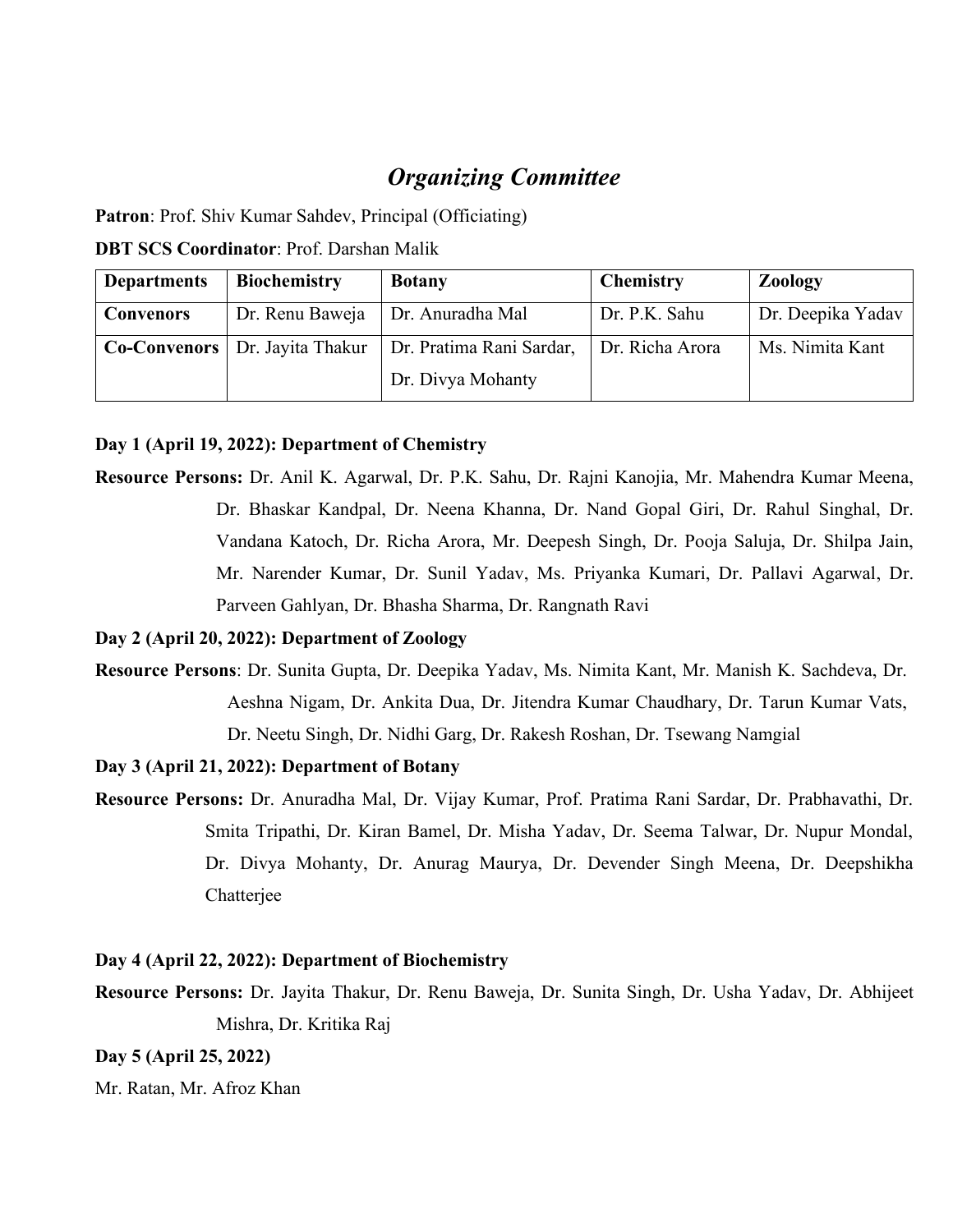**Intra-college Laboratory Skill Training Program for Assistants/ Attendants in the Chemical and Life** 

**Science Laboratories**

**(April 19-25, 2022)** 

**9:00 a.m.: Registration (In front of Principal's Office)**

**9:30-10.00 a.m.: Inauguration (Department of Chemistry)**

**10:00-10.15 a.m.: Group Photograph**

#### **DEPARTMENT OF CHEMISTRY**

**(Day 1: April 19, 2022)**

**10:15 a.m.- 1.30 p.m.**

| <b>Session</b>  | <b>Session I</b>        | <b>Session II</b>                                                                     | <b>Session III</b>                                                                                                                                  |
|-----------------|-------------------------|---------------------------------------------------------------------------------------|-----------------------------------------------------------------------------------------------------------------------------------------------------|
| <b>Topic</b>    | <b>Distillation</b>     | of<br>Preparation<br><b>Solutions</b><br><sub>of</sub><br>different<br>concentrations | Maintenance<br>and<br>calibration<br>of<br>instruments (potentiometer, pH)<br>meter, conductivity meter,<br>colorimeter, UV chamber,<br>Water Bath) |
| <b>Resource</b> | Dr. Bhaskar Mohan       | Mr. Mahendra Kumar Meena,                                                             | Krishan<br>Anil<br>Dr.                                                                                                                              |
| <b>Persons</b>  | Kandpal, Dr. Neena      | Dr. Rahul Singhal, Dr.                                                                | Aggarwal,                                                                                                                                           |
|                 | Khanna, Dr. N. G.       | Shilpa Jain, Dr. Sunil                                                                | Dr. P. K. Sahu, Dr. Rajni                                                                                                                           |
|                 | Giri, Dr. Pooja Saluja, | Yadav,                                                                                | Kanojia,                                                                                                                                            |
|                 | Dr. Parveen Gahlyan     | Dr. Priyanka Kumari, Dr.                                                              | Dr. Vandana Katoch, Dr.                                                                                                                             |
|                 | Dr. Bhasha Sharma       | Pallavi Agarwal, Dr. Rangnath                                                         | Richa Arora, Mr. Deepesh                                                                                                                            |
|                 |                         | Ravi                                                                                  | Singh, Mr. Narinder Kumar                                                                                                                           |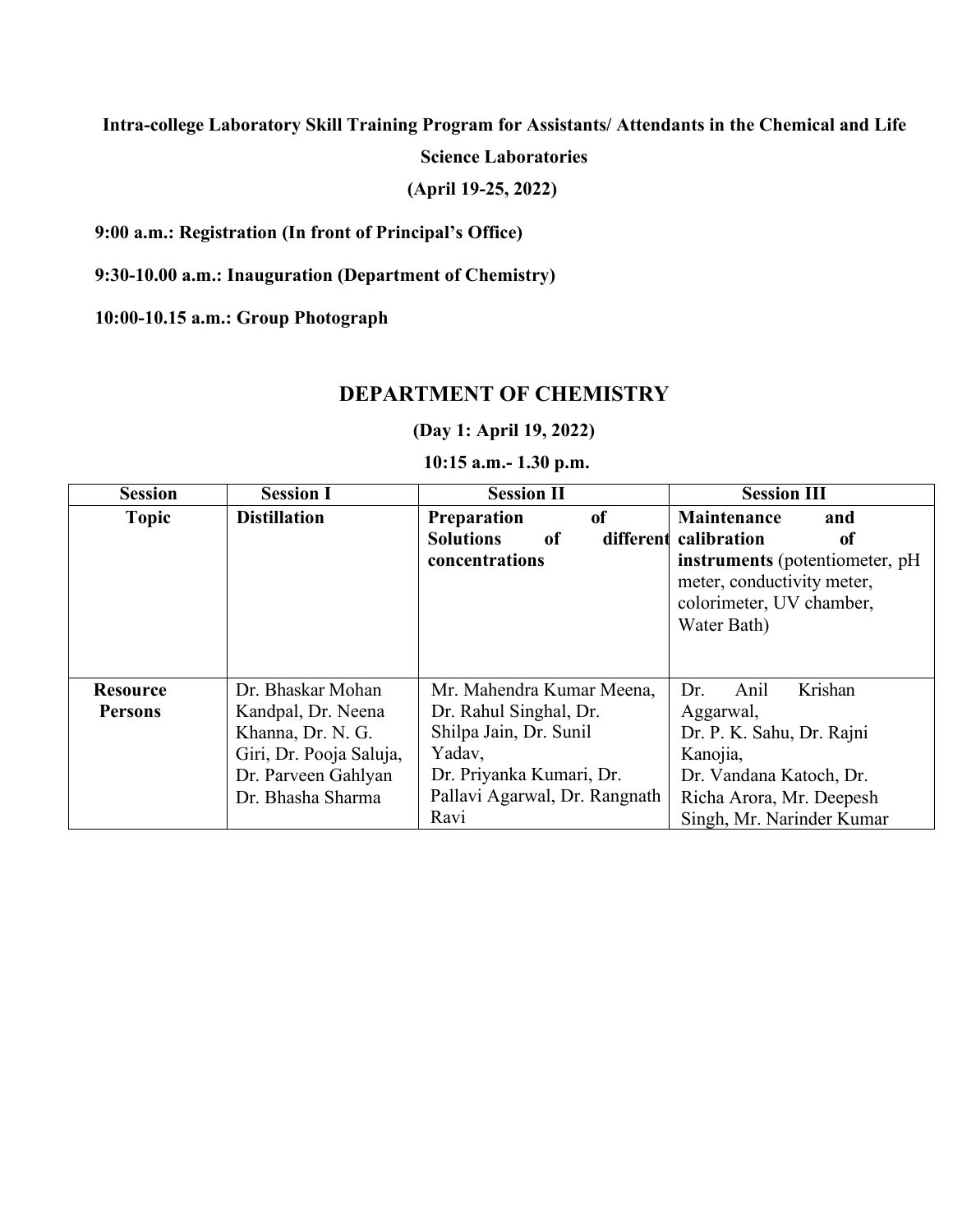### **DEPARTMENT OF ZOOLOGY**

#### **(Day 2: April 20, 2022)**

## **9:30 a.m.- 1.30 p.m.**

|                 | <b>Session I</b>                          | <b>Session II</b>                           | <b>Session III</b>                                                                                                | <b>Session IV</b>                                                                                                                                                            |
|-----------------|-------------------------------------------|---------------------------------------------|-------------------------------------------------------------------------------------------------------------------|------------------------------------------------------------------------------------------------------------------------------------------------------------------------------|
| <b>Topic</b>    | Digitalization of<br>Lab & Museum<br>Data | Microbiological<br><b>Media preparation</b> | and<br>Concept<br><b>Applications</b><br>of<br>Serial Dilution in<br><b>Life</b><br><b>Sciences</b><br>Laboratory | Gel<br><b>Agarose</b><br><b>Electrophoresis:</b><br>Preparation<br>of<br>&<br><b>Gel</b><br><b>Agarose</b><br>&<br>Usage<br><b>Maintenance</b><br><sub>of</sub><br>equipment |
| <b>Resource</b> | Ms. Nimita Kant                           | Dr. Sunita Gupta                            | Mr. Manish K.                                                                                                     | Dr. Deepika Yadav                                                                                                                                                            |
| <b>Persons</b>  | Dr. Neetu Singh                           | Dr. Aeshna Nigam                            | Sachdeva                                                                                                          | Dr. Tarun K Vats                                                                                                                                                             |
|                 | Dr. Nidhi Garg                            | Dr. Ankita Dua                              | Dr. Jitendra Kumar                                                                                                | Dr. Rakesh Roshan                                                                                                                                                            |
|                 |                                           |                                             | Chaudhary                                                                                                         |                                                                                                                                                                              |
|                 |                                           |                                             | Dr. Tsewang                                                                                                       |                                                                                                                                                                              |
|                 |                                           |                                             | Namgial                                                                                                           |                                                                                                                                                                              |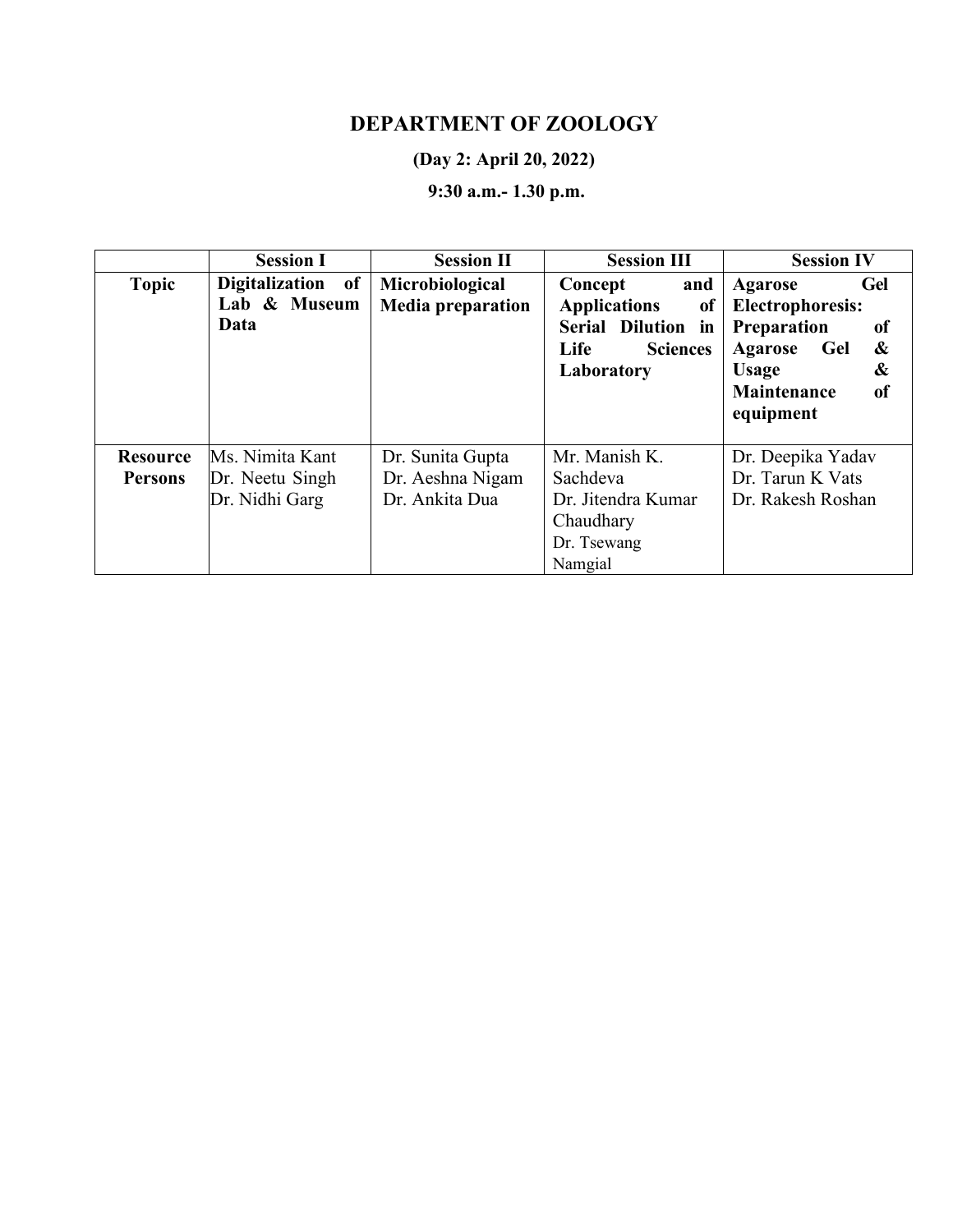### **DEPARTMENT OF BOTANY**

#### **(Day 3: April 21, 2022)**

## **9:30 a.m.- 1.30 p.m.**

| <b>Session</b>  | <b>Session I</b>   | <b>Session II</b>               | <b>Session III</b>        |
|-----------------|--------------------|---------------------------------|---------------------------|
| <b>Topic</b>    | Chromatographic    | <b>Sterilization Techniques</b> | <b>Microscopy</b>         |
|                 | <b>Techniques</b>  |                                 |                           |
|                 |                    |                                 |                           |
|                 |                    |                                 |                           |
|                 |                    |                                 |                           |
| <b>Resource</b> | Prof. Pratima Rani | Dr. Kiran Bamel                 | Dr. Anuradha Mal          |
| <b>Persons</b>  | Sardar             | Dr. Nupur Mondal                | Dr. Prabhavathi           |
|                 | Dr. Vijay Kumar    | Dr. Divya Mohanty               | Dr. Smita Tripathi        |
|                 | Dr. Misha Yadav    |                                 | Dr. Seema Talwar          |
|                 | Dr. Anurag Maurya  |                                 | Dr. Deepshikha Chatterjee |
|                 | Dr. Devender Singh |                                 |                           |
|                 | Meena              |                                 |                           |